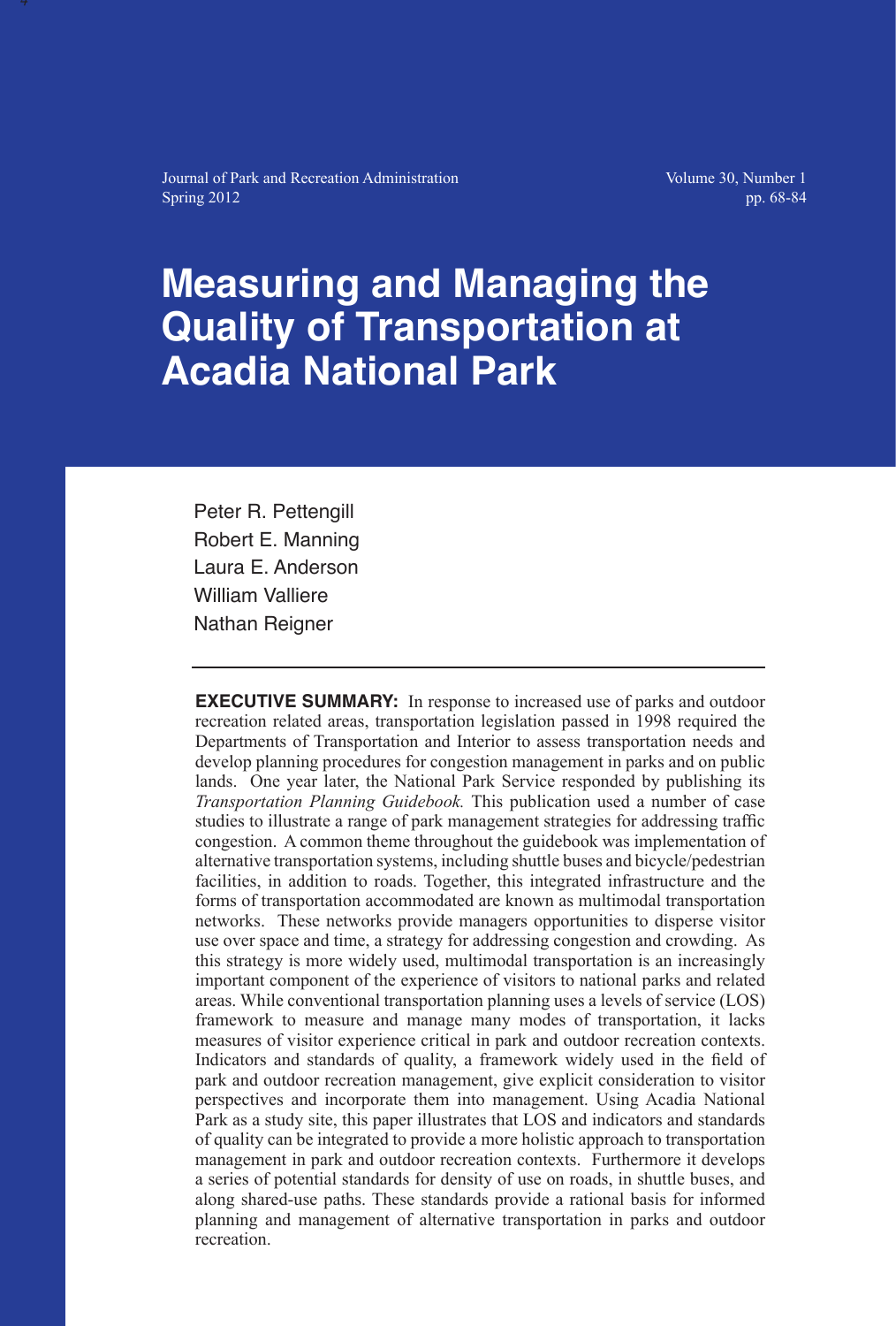**KEYWORDS:** Indicators and standards of quality, transportation, levels of service, multimodal transportation, quality of service

**AUTHORS:** Peter R. Pettengill is with the Park Studies Laboratory, Rubenstein School of Environment and Natural Resources, University of Vermont, 13 Hills Building, 105 Carrigan Drive, Burlington, VT 05405, phone: 802.656.0437, email: ppetteng@uvm.edu. Robert E. Manning, Laura E. Anderson, William Valliere, and Nathan Reigner are also with the Park Studies Laboratory, Rubenstein School of Environment and Natural Resources, at the University of Vermont.

**ACKNOWLEDGMENT:** This work was funded in part by the United States Department of Transportation through the University of Vermont's Transportation Research Center.

Transportation is fundamental to parks and outdoor recreation. For example, every year, millions of visitors travel to, from, and within national parks. But transportation can be more than this—it is often a form of recreation itself, offering most visitors their primary opportunities to experience and enjoy the natural and cultural landscapes embodied by national parks. The iconic roads of many of the crown jewel national parks—Going-tothe-Sun Highway in Glacier National Park, Tioga Road in Yosemite National Park, and the Park Loop Road in Acadia National Park—were designed to allow visitors to experience the parks in their cars (Carr, 2007). In fact, entire units of the national park system, such as Blue Ridge Parkway, have been designed specifically for this purpose. All of these roads were a response to demand for what is historically one of America's most popular recreation activities, "driving for pleasure" (Manning, 2011). Today, bicycling and public transit have begun to offer additional transportation options in a growing number of national parks.

Funding to support these alternative modes of transportation in national parks and other public lands has increased. This includes funding for transit, bicycle, and intermodal facilities (119 Stat. 1144, 23 U.S.C. 202, 203, 204). The Federal Transit Administration continues to assist in planning and managing transit systems for national parks through its Paul S. Sarbanes Transit in Parks Technical Assistance Center (formerly the Alternative Transportation in Parks and Public Lands Program), and the Federal Highways Administration recently published *Guide to Promoting Bicycling on Federal Lands*  (Gleason, 2008). With multimodal transportation systems on the rise in parks, it is evident that the means to measure and manage their quality is important in shaping the experience of visitors.

# **Research on Transportation in the National Parks**

One of the earliest academic treatments of the contemporary field of outdoor recreation suggested that recreation experiences occur in five phases, two of which are travel to and from parks and related areas (Clawson & Knetsch, 1966). Of course, the on-site experience of outdoor recreation also involves some form of transportation (e.g., car, foot) in almost all cases. Thus, a strong linkage between outdoor recreation and transportation has been recognized for some time. Unfortunately, relatively little empirical work has been conducted on the relationship between transportation and outdoor recreation. However, this is beginning to change. A recent analysis of research needs concludes that transportation in the context of outdoor recreation is "much more than getting from point A to B" (Daigle, 2008, p. 62). In other words, transportation can be an important part of the outdoor recreation experience and warrants more attention.

Historically, transportation has been integrated into the context of parks and outdoor recreation through the aesthetic sensibilities of the field of landscape architecture, and this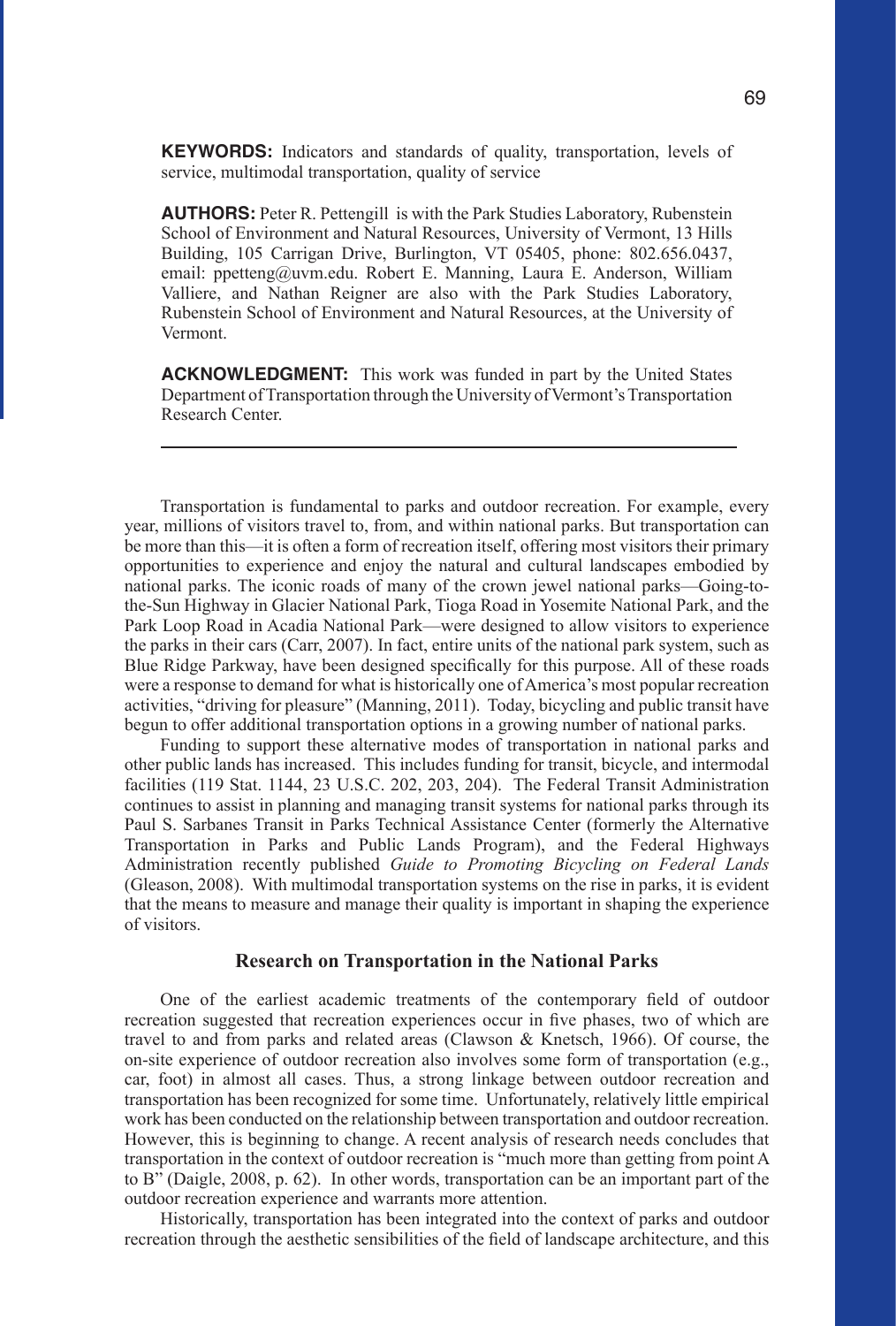history has been well documented as it applies to the National Park Service (Carr, 1998). For example, the natural look of many of the scenic roads in the national parks has been attributed to careful planning, design, and construction by landscape architects (Louter, 2006). Stephen Mather, the first director of the National Park Service, even established a landscape engineering department charged with naturalizing park roads and trails (Sutter, 2002). However, only recently has research turned to empirical studies of park visitors and how they view roads and other forms of transportation in parks and outdoor recreation.

For instance, an interpretive study of visitors' perspectives of alternative transportation in Yosemite Valley used semistructured interviews to identify psychological factors and situational influences that affect visitors' perceptions of the park shuttle bus system (White, 2007). The study concluded that psychological factors influencing visitors' perspectives of alternative transportation included "perceived freedom, environmental values and beliefs, prior experience with Yosemite National Park and other national parks, and sensitivity to subjective perceptions of crowding" (p. 50). A need for additional crowding and capacity research for park shuttle bus systems was also noted. A follow-up study of visitor experiences of transportation in Yosemite National Park included multiple forms of transportation including walking, bicycling, park shuttles, and private vehicles (White, 2011). This research documented visitors' transportation mode choices, identified their satisfaction with each mode, explored perceptions of experiential dimensions of these modes, and examined visitors' preferences concerning transportation management. Findings established that all modes of transportation were important in influencing the visitor experience with some differences in levels of satisfaction between traditional and alternative modes of transportation. Traffic congestion was suggested as a potential indicator for measuring the quality of the visitor experience. Furthermore, the study suggests development of transportation-based indicators and standards for measuring and managing the quality of travel in parks.

Precedents for using indicators and standards based frameworks for managing park roads and scenic driving have been set in recent studies (Hallo & Manning, 2009, 2011; Manning & Hallo, 2010). These studies have been conducted in a number of national parks, including Acadia National Park, Cape Cod National Seashore, Blue Ridge Parkway, and Denali National Park and Preserve. As a first phase of these studies, qualitative interviews were used to elicit potential indicators of quality. Respondents across all settings frequently cited congestion and crowding as having an impact on the quality of the visitor experience. The second phase of these studies used visual simulations to illustrate varying numbers of vehicles along park roads. Respondents were asked to rate the acceptability of the conditions in each of the photos on a 9-point scale (ranging from -4 [very unacceptable] to +4 [very acceptable]). These studies suggest thresholds for the maximum acceptable density levels on park roads.

The studies described above suggest integrating indicators and standards into the more conventional transportation concept of "levels of service" as used by the Transportation Research Board (TRB) and its *Highway Capacity Manual (HCM*) (Transportation Research Board, 2010). Defining an "appropriate level of service" has been an important element of transportation planning in the national parks for several decades (National Park Service, 1984, p. 12), but these standards have lacked a strong basis in empirical research. The most recent edition of the *HCM* adopts a perspective that is more in keeping with defining standards based on empirical studies of drivers and other transportation users when it states that levels of service describe "how well a transportation facility or service operates from the travelers' perspective" (Transportation Research Board, 2010, p. 1–2). However, the *HCM* is not written within the context of parks and outdoor recreation.

# **Conceptual Frameworks to Define Quality in Transportation in National Parks Levels of Service**

Current U.S. policy and regulation describes levels of service (LOS) as a conceptual framework that may be used to measure the quality of travel experiences in national parks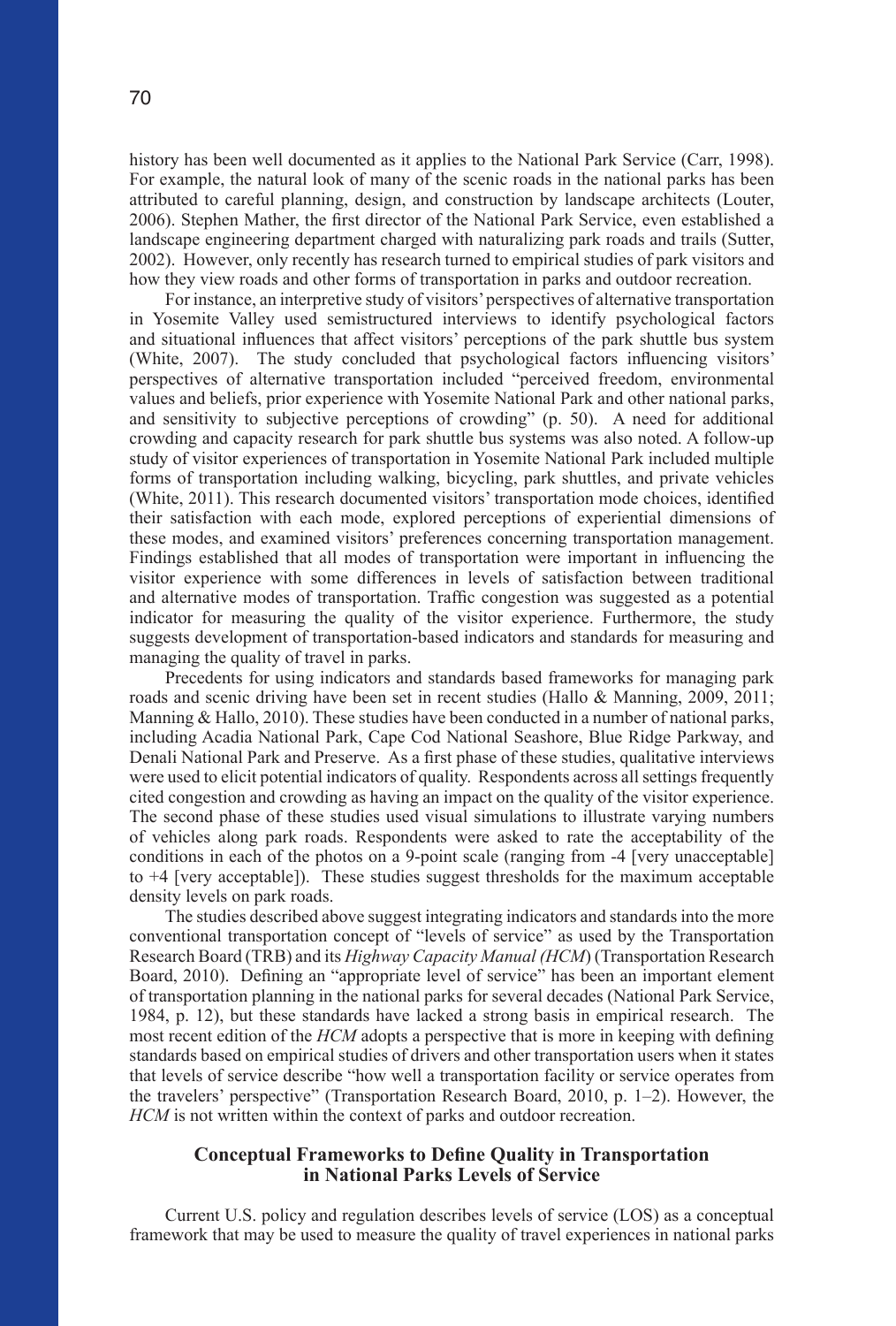(119 Stat. 1144, 23 U.S.C. 204, 23 C.F.R. 970.214). LOS is a highway capacity framework that has guided transportation management across the United States and is reflective of the broader management objectives of the Department of Transportation: "[to] Serve the United States by ensuring a fast, safe, efficient, accessible and convenient transportation system" (80 Stat. 931, 49 U.S.C. 101). It is derived from the TRB's *HCM* and describes operational conditions within a traffic stream using variables such as speed, travel time, freedom to maneuver, comfort, and convenience (Transportation Research Board, 2000). It defines a range of traffic conditions based upon a letter system (A through F) where A represents the best operating conditions and F the worst. However, this grade system has been critiqued for lacking empirical links to user perceptions (Flannery, Wochinger, & Martin, 2004). While recent research has undertaken a more comprehensive view of factors important to users and has led to a number of explanatory variables that have been used to help develop LOS models, including pavement quality and presence of trees (Transportation Research Board, 2008), they may not fully reflect experiential components of travel, especially in the context of national parks and related areas. Other conceptual frameworks that incorporate experiential elements more explicitly exist in the field of park and outdoor recreation management.

## **Indicators and Standards of Quality**

Conventional transportation management lacks a strong normative component (Kane & Del Mistro, 2003; Manheim, 1973). Norms have been defined broadly as "standards that individuals use for evaluating behavior, activities, environments, or management proposals as good or bad, better or worse" (Shelby, Vaske, & Donnelly, 1996, p. 116). More concisely, social norms, or the use of normative theory to derive social norms, describe what "ought" to be (Manning, 2011). Indicators and standards of quality employ a normative approach and are widely used in outdoor recreation management (Graefe, Kuss, & Vaske, 1990; Manning, 2001, 2007; National Park Service, 1997; Stankey et al., 1985). Indicators are "measureable, manageable variables that help define the quality of parks and outdoor recreation areas and opportunities," and standards define "the minimum acceptable condition of indicator variables" (Manning, 2007, p. 86). Through use of normative theory and associated empirical methods, standards of quality may be derived in the form of social norm curves (Manning & Krymkowski, 2010; Vaske & Whittaker, 2004). Methods to develop norm curves were initially advanced in the field of social psychology (Jackson, 1966), but have been adapted and applied in research on outdoor recreation and natural resources more broadly (Manning, 2007; Vaske & Whittaker, 2004).

## **The Relationship between Service and Quality**

The relationship between LOS and indicators and standards of quality is expressed by the *HCM*'s interpretation of quality of service. As noted above, the 2010 *HCM* states that quality of service "describes how well a transportation facility or service operates from the traveler's perspective" (Transportation Research Board, 2010, p. 1–2). While the quality of service concept was also included in the previous edition of the *HCM* in 2000, its definition focused primarily on "quantitative measures to characterize operational conditions" (Transportation Research Board, 2000, pp. 2-2) rather than the traveler's perceptions of those conditions. The LOS concept has always been represented in the *HCM* as the A to F stratification of quality of service, but only in its most recent edition is the emphasis on including user perceptions for defining LOS made clear. The introduction of numerous traveler perception-based models for describing LOS in the 2010 manual further highlights the importance of this evolution of the LOS concept.

Similar to an indicators and standards based approach, these traveler perception based models set thresholds derived from user perceptions of quality. Furthermore, both LOS and indicators and standards of quality present a continuum of conditions that represent a range of service quality. Indicators and standards of quality define a minimum acceptable condition, and most transportation planning efforts typically use LOS *C* or *D*  to ensure an "acceptable operating service" (Transportation Research Board, 2000, pp. 2–3). Therefore, it follows that the integration of these frameworks be anchored around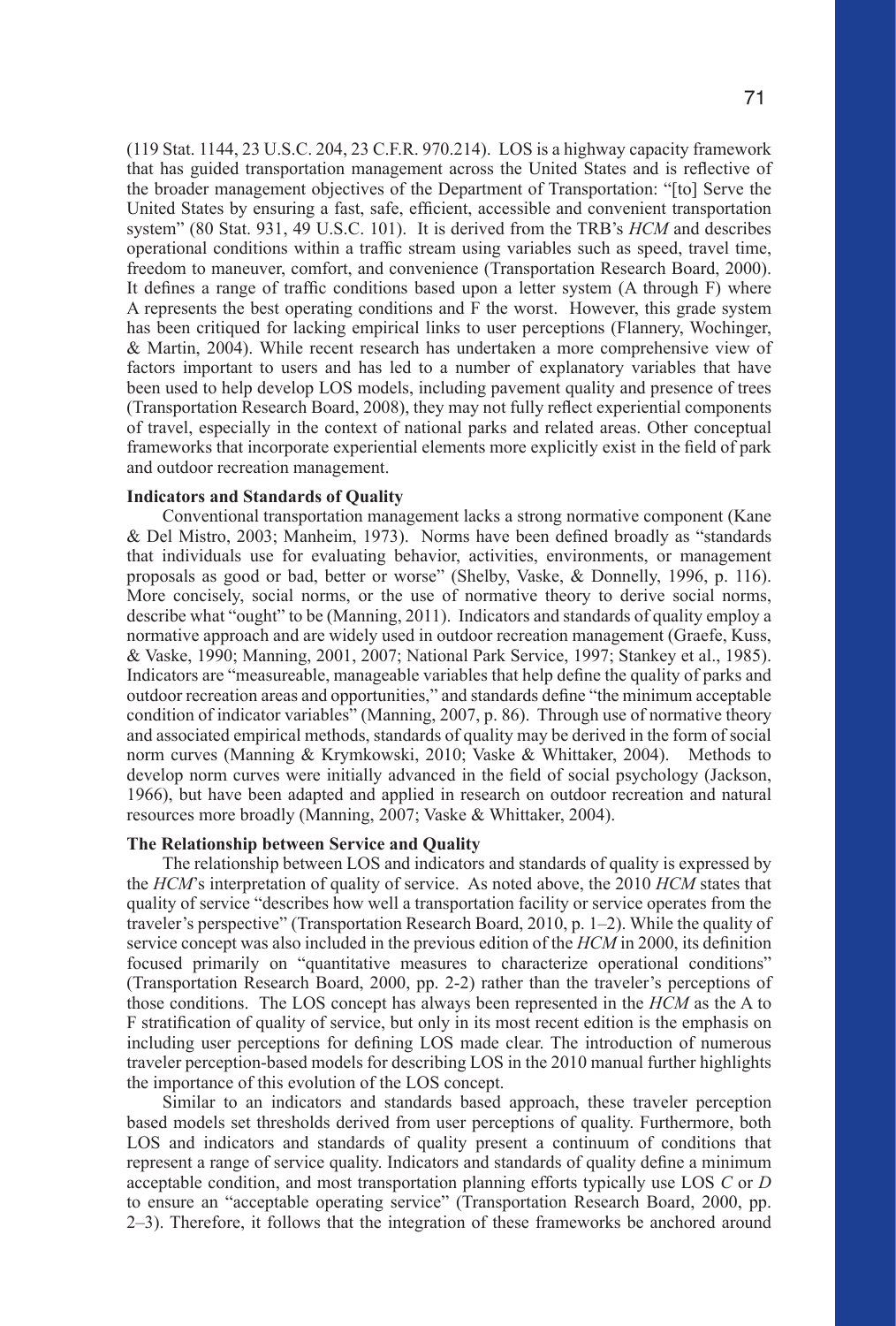72

a minimum acceptable condition of quality equivalent to the hard line standard between LOS *D* and *E*. That is to say, any of the conditions deemed acceptable by travelers would be represented by LOS *A–D*, while any of the conditions rated as unacceptable by travelers would be represented by LOS *E–F*. The strict standard between LOS *D* and *E* indicates both a minimum level of acceptability from a traveler's perspective and a level of service that transportation planners aim to exceed. Furthermore, standards for capacities not only distinguish "red light" thresholds, but also establish "yellow light" warnings or cautionary standards (Whittaker, Shelby, Manning, Cole, & Hass, 2011, p. 13). The nexus between indicators and standards of quality and quality of service provides another means of incorporating user perceptions into LOS.

# **Purpose of the Study**

The purpose of this research is to explore the relationship between LOS as used in the field of transportation and indicators and standards as used in the field of parks and outdoor recreation. Conventionally, LOS measures variables such as speed and travel time, which are pertinent to most transportation experiences. However, transportation in the context of parks is often a more recreational experience and therefore demands a more expansive approach to management that also encompasses travelers' perspectives, especially as they relate to enjoyment and appreciation of parks and related areas. Indicators and standards of quality are designed to incorporate experiential variables into the management process and thus provide a means of bridging the theoretical gap between the fields of transportation and outdoor recreation. The study addresses three modes of transportation at Acadia National Park: cars on the Park Loop Road; bicycle/pedestrian travel on the carriage roads; and buses on the park's transit system, the Island Explorer. The research design employs surveys of users of these three modes of transportation to identify indicators of quality, measure normative standards for density of use, and integrate study findings into a comparable LOS framework.

# **Method**

#### **Study Location**

Acadia National Park was established in 1916 in recognition of its scenic beauty, rich history, and recreational values (Manning, 2009). Acadia is arguably the most intensively used national park with over 2 million annual visits on only 47 thousand acres. Nearly all visitors travel through the park by car, bicycle, and/or shuttle bus.

The Acadia Park Loop Road provides visitors an opportunity to drive for pleasure and see many of the iconic features of the park. It is one segment of the All-American Road referred to as the Acadia Byway. An All-American Road is the highest scenic designation a road may receive and requires recognition of at least two intrinsic qualities (National Park Service Management Systems, 2011). The Acadia Byway received recognition for both its recreational and scenic qualities (National Scenic Byways Online, 2010).

Acadia's 50-mile system of carriage roads is one of the park's principal recreation assets. Originally built for horse and carriage use in the first half of the 20th century, the system today serves primarily as a bicycle/pedestrian facility (Thayer, 2002) and provides not only a form of recreation, but also a means of traveling from one point in the park to another. For instance, while the carriage roads themselves incorporate scenic vistas for an enjoyable journey, they also allow visitors to reach quintessential park destinations such as the visitor center and historic Jordan Pond House.

The Island Explorer is a shuttle bus system that delivers visitors to, from, and around Acadia National Park. The bus service utilizes intelligent transportation systems technology to provide real-time information to visitors and also incorporates the use of alternative fuels. Subsidized by the L.L. Bean Corporation, bus service is provided free of charge to visitors and has been in operation at the park since 1999. It was one of the National Park Service's first alternative transportation pilot projects and has reduced congestion and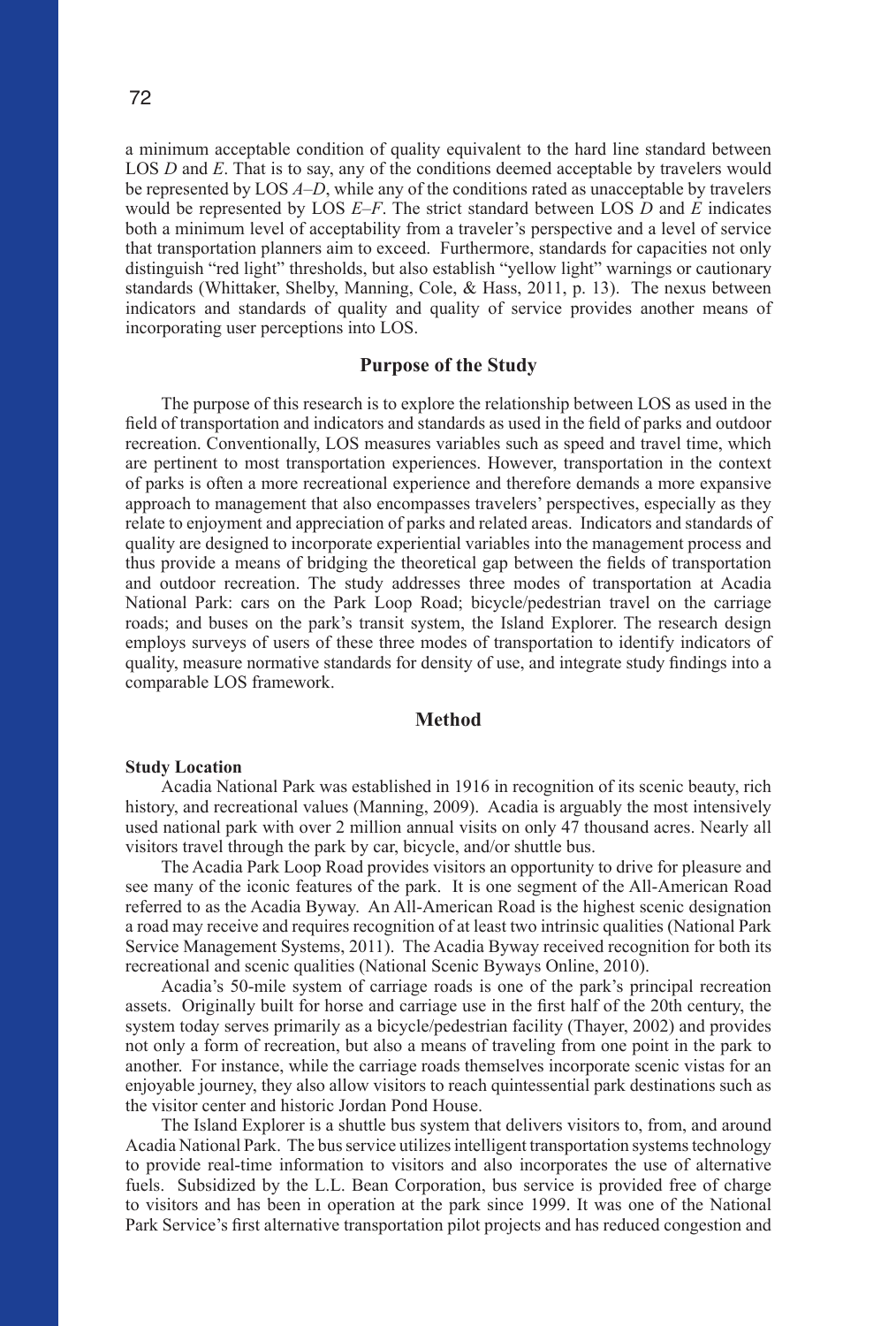greenhouse gas emissions within the park (National Park Service, 1999). Together, the Park Loop Road, carriage road system, and Island Explorer provided the opportunity to collect qualitative and quantitative data on travelers' perspectives of quality across three primary modes of transportation in one national park.

#### **Sampling Sites**

Travelers using multiple modes of transportation were surveyed during July 2009. A purposive sampling approach was designed to target users of each mode of transportation. For cars, survey administrators were based at three locations along the Park Loop Road. The survey sites were located in parking areas that allow access to a number of park attractions including a historic site and trailheads. Surveyors collected data during the daylight hours and were asked to approach each group as they entered the survey site. The same approach to survey administration was applied to the carriage roads. Sampling locations were also chosen to survey transit users, including an intermodal facility located in the gateway community of Bar Harbor, a historic site and a natural attraction site.

#### **Survey Instrument**

Three versions of the study questionnaire were developed to measure indicators and standards of quality for the three modes of transportation in Acadia. All three questionnaires included a section of open- and close-ended questions including a list of items that might be considered by respondents as desirable or undesirable components of a transportation system. The open-ended questions were designed to identify indicators that have an impact on visitors' travel experience. Specifically, they asked respondents what they most and least enjoyed about their travel by car, bus, or along the carriage roads. The close-ended sections of the questionnaires asked respondents to rate the desirability of a list of attributes for transportation systems. These batteries of questions were structured similarly, but included different potentially desirable items that were tailored to each of the three modes of transportation. These items were selected based upon a combination of literature review and brainstorming by researchers and park staff. Respondents were asked to rate the degree to which each item was considered desirable or undesirable using a scale that ranged from -2 (*very undesirable*) to +2 (*very desirable*).

The survey was also designed to measure normative standards of respondents for density of use for all three modes of transportation. Normative research methods as described earlier were used for this purpose. A series of visual simulations was used to present visitors with a range of density conditions on the Park Loop Road and the carriage roads. Prior studies validate visual simulation as an effective means of measuring crowding related standards (Manning, 2007; Manning & Freimund, 2004). For the Island Explorer, narrative and numerical descriptions of a range of density-related conditions were used based on measures taken from the *HCM* (Transportation Research Board, 2000). For the Park Loop Road, a series of six photographs was constructed for a 125-meter section of road, and these photographs showed a range of zero to 20 cars (Figure 1). For the carriage roads, a series of seven photographs was constructed of a 125-meter section of trail, and these photographs showed a range of zero to 36 users, with equal proportions of walkers and bikers (Figure 2). For the Island Explorer, short narrative statements were used to present six density of use levels on buses that ranged from 2.0 seats per rider to .5 seat per rider (Table 1). Respondents were asked to evaluate the acceptability of each photograph or description on a scale bounded by -4 (*very unacceptable*) to +4 (*very acceptable*).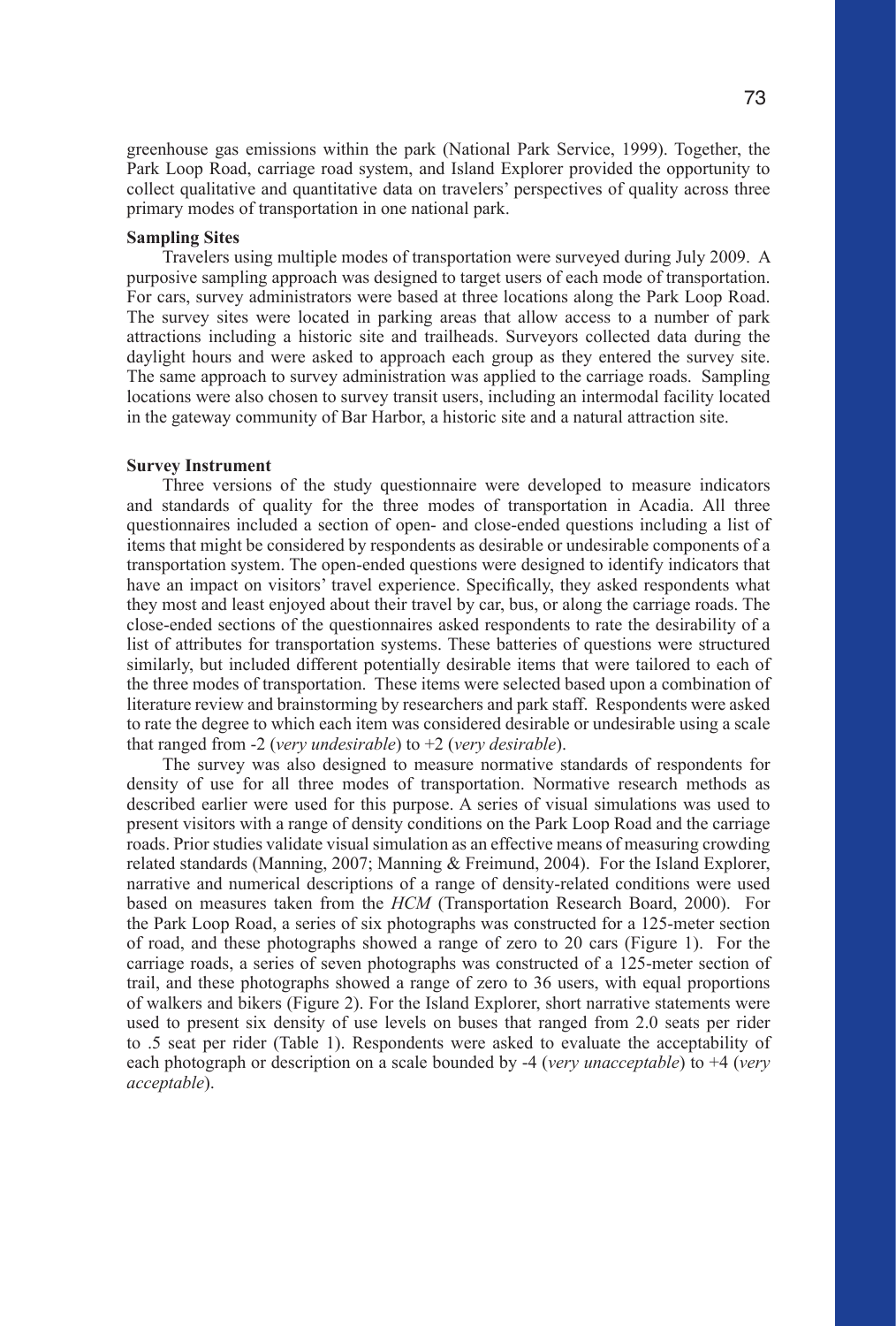

*Figure 1.* Visual Simulation of Park Loop Road Traffic



*Figure 2.* Visual Simulation of Carriage Road Use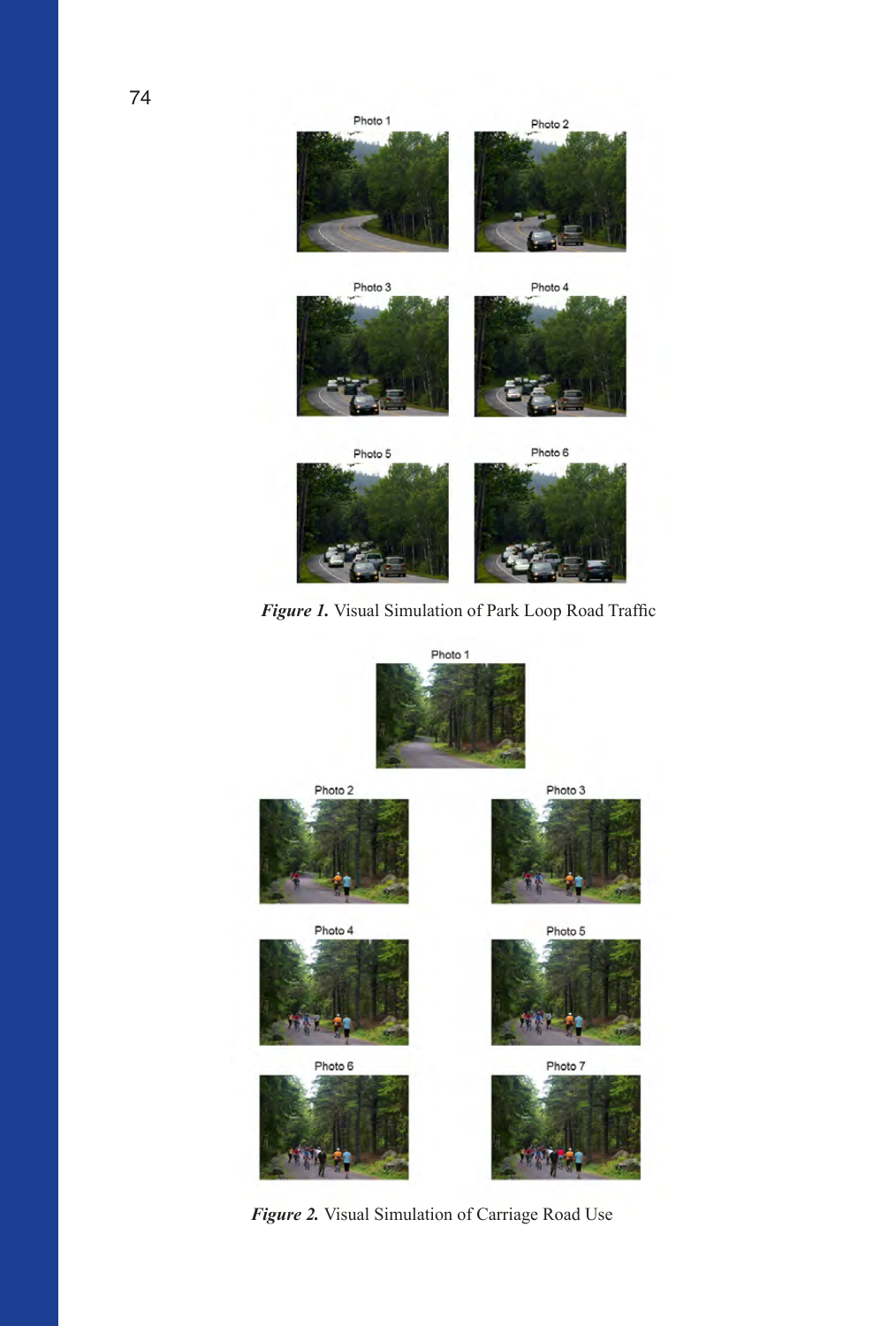## **Table 1**

| <b>Level of Service (LOS)</b> | <b>Narrative and Numerical</b><br><b>Description</b>                                               |
|-------------------------------|----------------------------------------------------------------------------------------------------|
| $\mathsf{A}$                  | No rider needs to sit next to another.<br>There are more than two seats for each rider.            |
| B                             | Riders can choose where to sit.<br>There are three seats for every two riders.                     |
| $\mathcal{C}$                 | All riders can sit.<br>There is one seat for each rider.                                           |
| D                             | All seats are occupied and a few riders must stand.<br>There are five riders for every four seats. |
| E                             | All seats are occupied and many riders must stand.<br>There are three riders for every two seats.  |
| F                             | All seats are occupied and half of all riders must stand.<br>There are two riders for every seat.  |
|                               |                                                                                                    |

*Narrative and Numerical Descriptions of Use Density on Island Explorer*

## **Data Analysis**

Data analysis was conducted to identify indicators and standards of quality for the three modes of transportation included in the study. This included three principal steps. First, open-ended responses to the questions about what was enjoyed most and least about each of the three modes of transportation were read and transcribed verbatim into a dataset using SPSS v.19. Responses were coded based upon recurring themes throughout the data, and multiple coders were used to ensure reliability. This process for coding open-ended responses is in keeping with qualitative research and evaluation methods (Maxwell, 2005; Patton, 2002). Codes encompassed the majority of responses, and any outlying responses were coded as miscellaneous. The total number of responses for each code was recorded and then divided by the sum of overall responses to provide a rank-ordering of indicators based upon which codes were most frequently cited. The second step in the analysis was a simple mean score evaluation of the desirability of the potential attributes (or indicators of quality) included in the close-ended question. Third, social norm curves were derived from the question addressing crowding-related standards of quality. Average acceptability ratings for each point along the range of conditions presented to respondents was calculated and plotted.

It should be noted that Park Loop Road users, carriage road users, and Island Explorer users are not necessarily mutually exclusive. For example, a park visitor may use all three modes of transportation at some point during the stay in the park. However, the surveys in this study engaged visitors in situ and asked them about the travel activity in which they were currently participating. For example, the survey designed to develop indicators and standards for carriage road travel was administered only at sites along the carriage roads, and asked questions specifically and singularly about the respondents' use of the carriage roads on that day.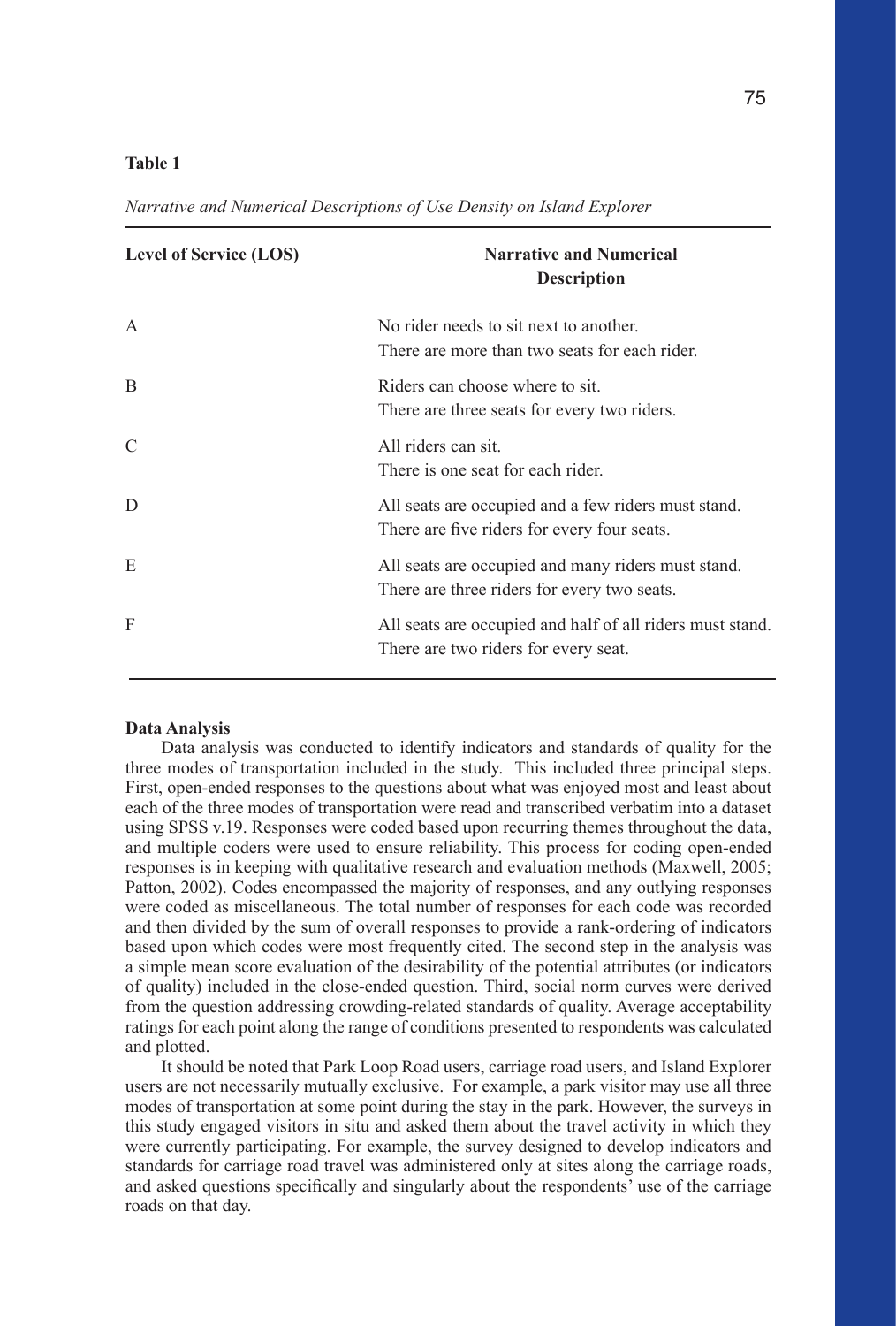# **Results**

#### **Park Loop Road Indicators**

A total of 252 completed questionnaires were collected along the Park Loop Road (87% response rate). Responses to open-ended questions asking visitors what they enjoyed most and least about their trip along the Loop Road revealed several potential indicators of quality for recreational driving. One indicator that arose from the study was density of use. Responses related to "traffic," "congestion," and "crowds" were coded together, and this was most frequently cited as what visitors enjoyed least about their trip (20% of respondents). This was followed by "parking" (lack of parking, unauthorized parking) (19%), another manifestation of vehicular density levels. Density of use is a potentially good indicator because it is both measurable and manageable; it can be measured, as in this study, by the number of vehicles using a predetermined length of road at any one time, and it can also be managed using a variety of outdoor recreation management practices. For example use of the Loop Road could be limited, or use could be dispersed over space and time via alternative modes of transportation such as transit or cycling.

Analysis of the close-ended questions regarding potential indicators of quality included three items related to density of use, including "few vehicles on the road," "adequate spacing between vehicles," and "ability to maneuver as you drive (change lanes, slow/stop)." Average respondent ratings on the desirability scale (ranging from -2 to +2) were 1.11, .95, and .95, respectively, and this corroborates density of use as an important indicator of quality to the recreational driving experience.

A second indicator that arose from the study was related to characteristics of the landscape. For instance "scenery" and "views" were most frequently reported as what visitors enjoyed most about their trip (39% of respondents). Prior research on the Park Loop Road measured visual preferences of drivers and offered management strategies such as opening views and increasing visual screening (Steinitz, 1990); therefore, scenery and views also make potentially good indicators of quality for recreational driving. In response to the list of attributes that could be desirable to their park road experience, visitors evaluated three items related to scenery including "scenic views," "limited development (houses, businesses) along the road," and "scenic overlooks/pull-offs." Average respondent ratings on the desirability scale (ranging from -2 to +2) were 1.85, 1.72, and 1.63, respectively, and this confirms scenery and views as potentially important indicators of quality for the recreational driving experience.

#### **Park Loop Road Standards**

Average visitor acceptability ratings for the visual simulations showing a range of cars per 125-meter length of road are plotted to form the social norm curve in Figure 3. The LOS conceptual framework has been overlaid to portray the relationship between LOS and normative standards of quality. The overlay was anchored around a minimum acceptable condition, or hard line standard between LOS *D* and *E*, in keeping with the language of the *HCM* described earlier. The norm curve shows that as the number of cars on the road increases, acceptability decreases. Average respondent ratings fall out of the acceptable range and into the unacceptable range at approximately eight cars per 125 meters of road.

#### **Carriage Road Indicators**

A total of 249 completed questionnaires were collected along the carriage roads (94% response rate). Responses to open-ended questions asking visitors what they enjoyed most and least about their trip on the carriage road revealed several potential indicators of quality for recreation on a shared use path. One indicator that arose from the study was density of use. "Crowds," "traffic," and "too many people" were coded together, and this was frequently cited as what visitors enjoyed least about their trip (12% of respondents) second only to "poor route quality," "condition," and "design" (14%), which were also coded together. Density of use is a potentially good indicator because it is both measurable and manageable. It can be measured, as in this study, by the number of users walking or biking on a predetermined length of path at any one time. It can also be managed using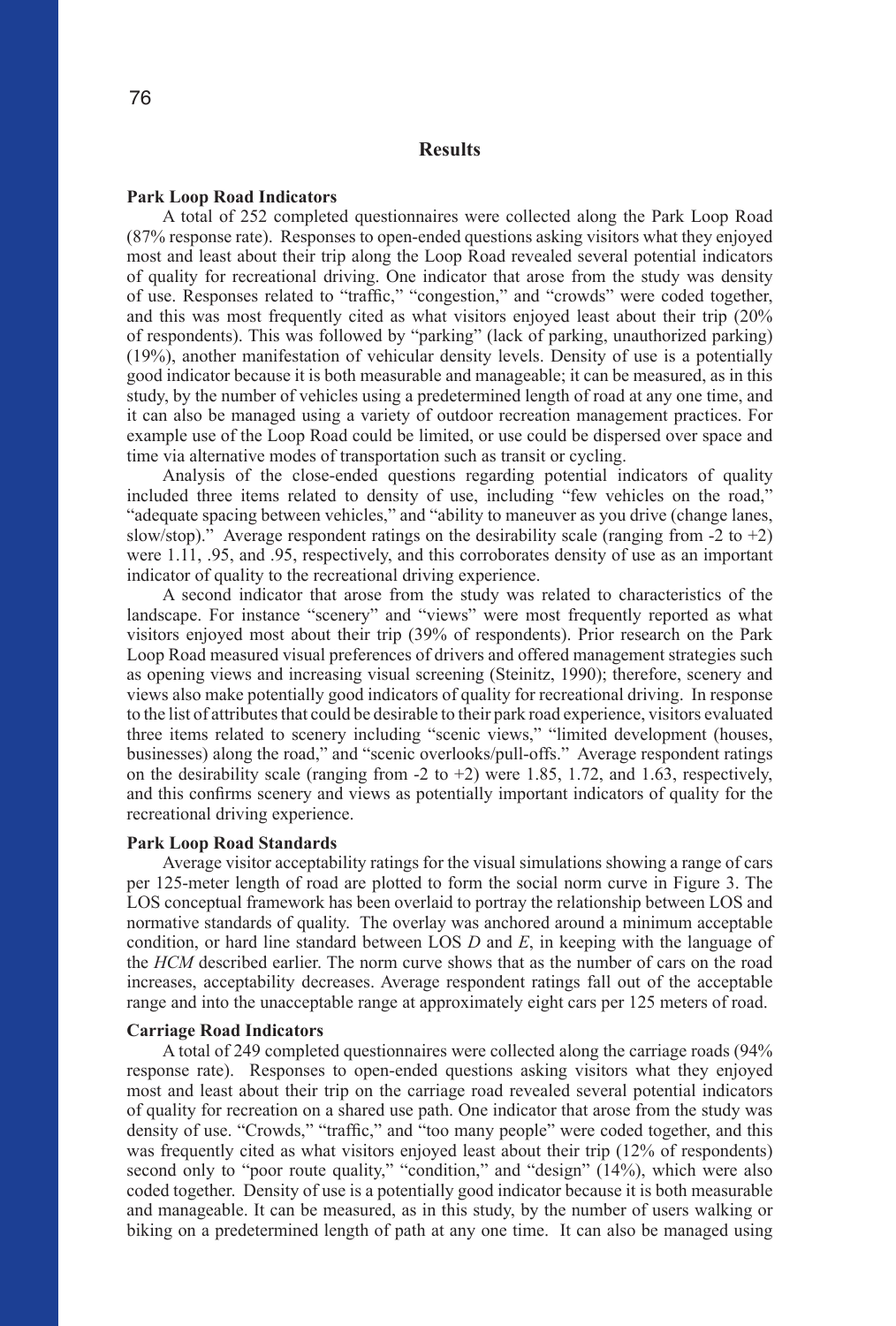a variety of outdoor recreation management practices. For example, managers at Acadia National Park have established two crowding-related standards for two types of recreation opportunity "zones" on the carriage roads (Manning, 2009). Establishing similar density of use standards for these zones, and carefully monitoring them through the use of electronic trail counters, observations by park staff, and visitor surveys could reveal excess capacity in one zone or the other. Park managers could then promote use in under capacity areas, thereby reducing congestion through the dispersal of use over space and time.



*Figure 3.* Social Norm Curve for Traffic Congestion on the Acadia Park Loop Road

Analysis of the close-ended question regarding density of use asked respondents how desirable they found having "few people on the greenway." The average respondent rating on the desirability scale for this item was .82, and this corroborates density of use as an important indicator of quality to the carriage road experience.

Like the Park Loop Road, a second indicator that arose from the study was related to characteristics of the landscape. For instance in the open-ended questions, "scenery" and "views" were most frequently cited as what visitors enjoyed most about their trip (35% of respondents). And in the close-ended questions respondents evaluated two items related to scenery, including "scenic views" and "scenic overlooks/pull-offs." Average respondent ratings on the desirability scale (ranging from  $-2$  to  $+2$ ) were 1.88 and 1.44, respectively, and this confirms scenery and views as potentially important indicators of quality to the carriage road experience.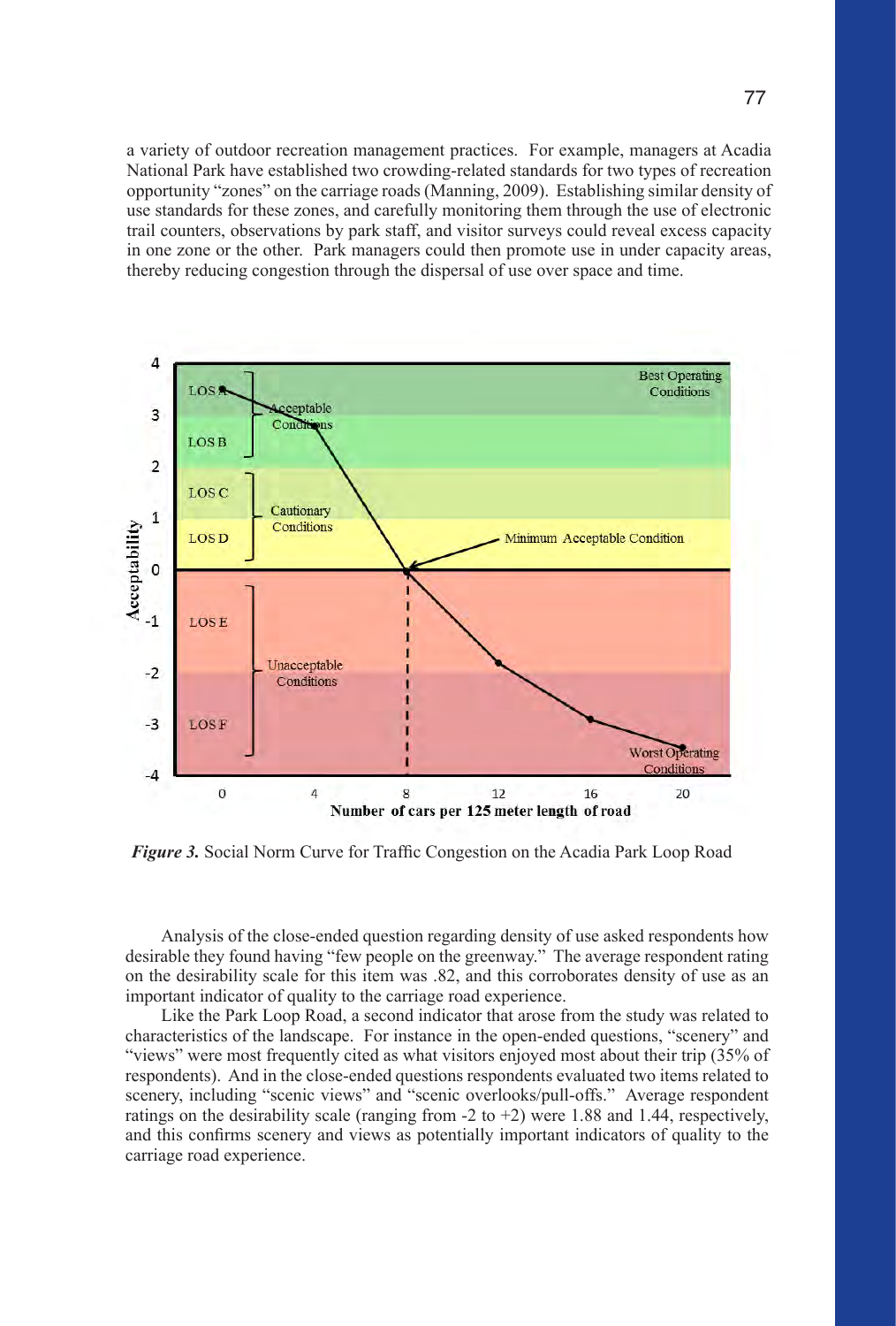## **Carriage Road Standards**

Average visitor acceptability ratings for the visual simulations showing a range of users per 125-meter length of carriage road are plotted to form the social norm curve in Figure 4. The LOS conceptual framework has been overlaid to portray the relationship between LOS and normative standards of quality. The overlay was anchored around a minimum acceptable condition, or threshold between LOS *D* and *E*, in keeping with the language of the *HCM* described earlier. The norm curve shows that as the number of users on the carriage road increases, acceptability decreases. Average respondent ratings fall out of the acceptable range and into the unacceptable range at approximately 21 users per 125 meters of trail.



*Figure 4.* Social Norm Curve for Use on the Acadia Carriage Roads

#### **Island Explorer Indicators**

A total of 249 completed questionnaires were collected among riders of the Island Explorer (79%). Responses to open-ended questions asking visitors what they enjoyed most and least about their trip on the Island Explorer revealed several potential indicators of quality for shuttle-based transportation. As with the Park Loop Road and carriage roads surveys, one indicator that arose from the study was density of use. For instance, "having to stand" and "crowds" were coded together, and this was cited as what visitors enjoyed least about their trip (8% of respondents). In this case, however, density of use ranked third as an indicator of quality after "frequency of trips"/"wait times" (25%) and "poor route quality"/"condition"/"design" (11%). Density of use is a potentially good indicator because it is both measurable and manageable. It can be measured, as in this study, by the number of seats available for riders. It can also be managed using a variety of outdoor recreation management practices. For example, use of the Island Explorer could be limited or dispersed over space and time via alternative modes of transportation such as driving or cycling.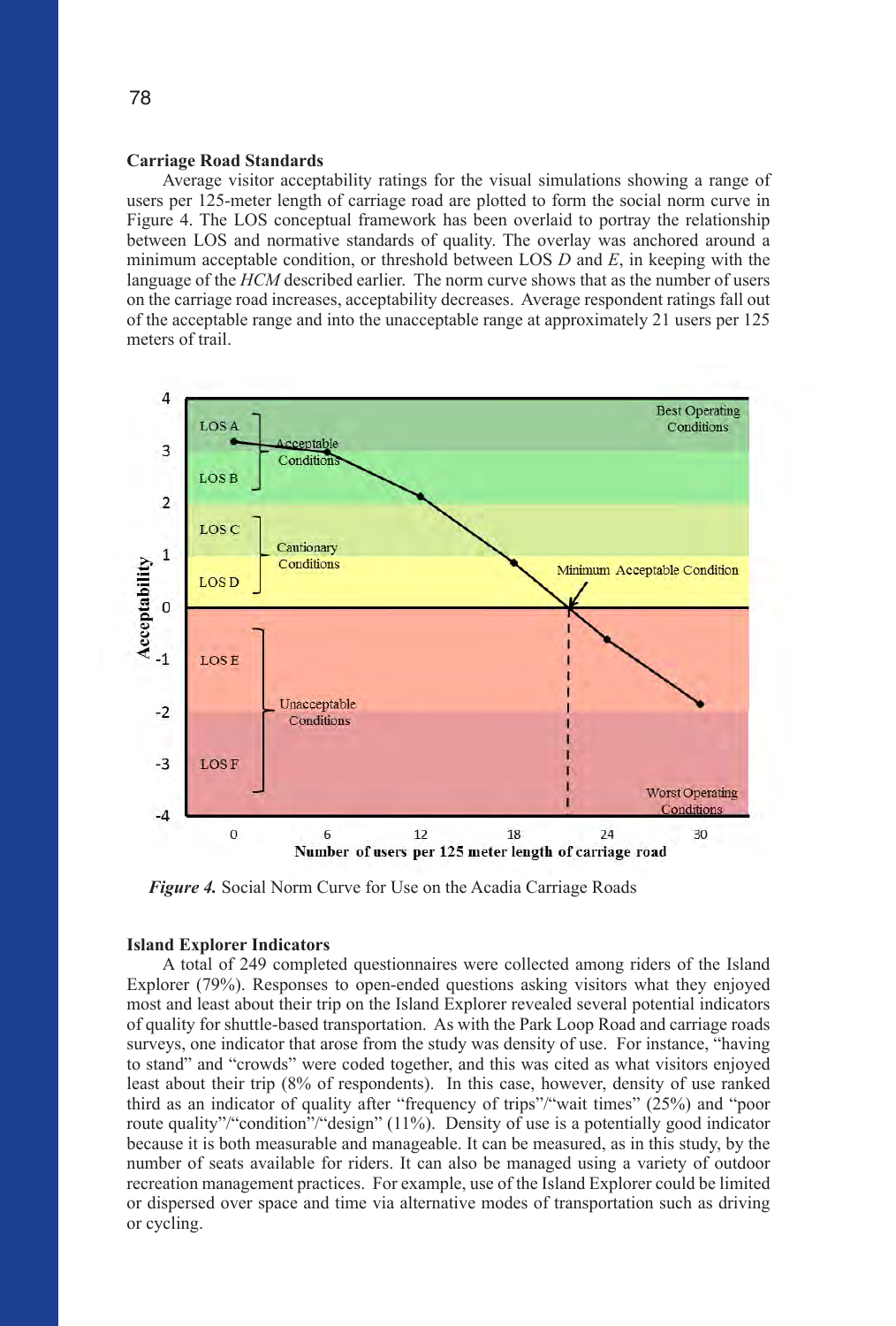Analysis of the close-ended questions regarding potential indicators of quality included two items related to density of use, including "having plenty of room" and "ability to move around freely within the bus." Average respondent ratings on the desirability scale (ranging from -2 to +2) were 1.06 and .24, respectively. This corroborates density of use as an important indicator of quality to the Island Explorer experience.

As noted above, the second indicator that arose from the study was related to convenience. "Frequency of trips"/"wait times" was most frequently cited as what visitors enjoyed most about their trip (i.e., respondents were reporting that they found buses to be scheduled frequently and that this resulted in short wait times) (21% of respondents). Trip frequency is a good indicator because it is both measurable and manageable. Acceptability of varying wait times may be measured, and managers may alter bus schedules to satisfy visitor demand.

In response to the list of attributes that could be desirable to their shuttle bus experience, visitors evaluated two items related to convenience including "the bus arrives at stops frequently" and "the bus arrives at stops on schedule." Average respondent ratings on the desirability scale (ranging from  $-2$  to  $+2$ ) were 1.22 and 1.47, respectively. This confirms trip frequency and scheduling are potentially important indicators of quality to the Island Explorer experience.

## **Island Explorer Standards**

Average visitor acceptability ratings for the narrative descriptions illustrating a range of seats available for riders are plotted to form the social norm curve in Figure 5. The LOS conceptual framework has been overlaid to portray the relationship between LOS and normative standards of quality. The overlay was anchored around a minimum acceptable condition, as with the other transportation modes, and in keeping with the language of the *HCM* described earlier. The norm curve shows that the most acceptable condition is about one seat per rider and that acceptability falls as the number of seats per rider increases and decreases from that point.



*Figure 5.* Social Norm Curve for Congestion on the Island Explorer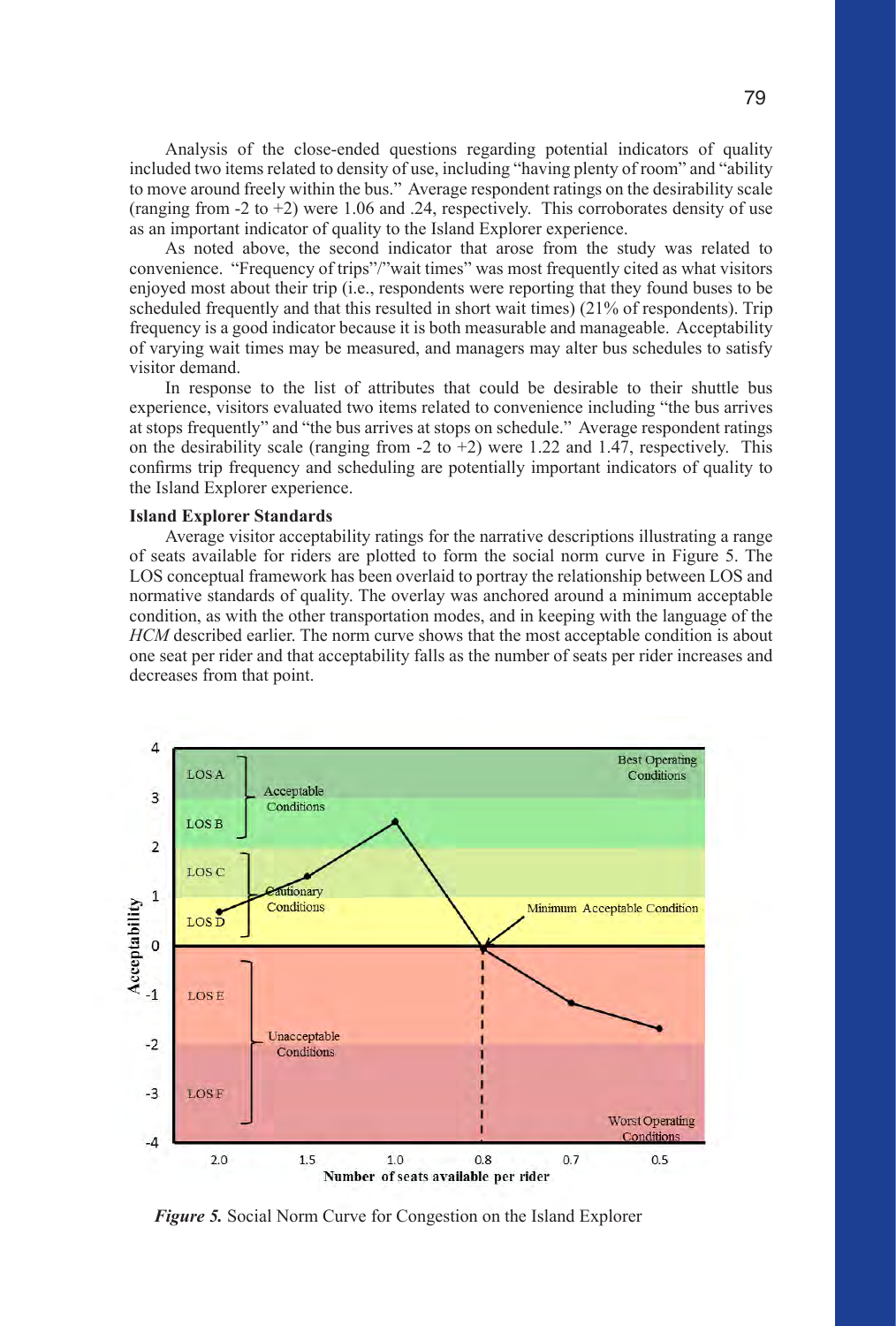## **Discussion**

Responses to the open-ended and close-ended questions in this study identify several potential indicators of quality for transportation in parks and outdoor recreation and suggest how the relative importance of these indicators may vary across multiple modes of transportation at Acadia National Park. Density of use appears to be an important indication of the visitor experience for all modes of transportation studied: foot, car, shuttle bus, and bicycle. In the open-ended questions for Island Explorer riders, density of use was the third most important indicator after frequency of service and route quality. For carriage road users, density of use was the second most important indicator after route quality. For visitors traveling by car on the Park Loop Road, density of use was the most important indicator. Close-ended questions asked respondents to rate the desirability of a list of transportation-related attributes. Each set of attributes was tailored to each mode of transportation, and these items varied across surveys. Therefore, it is difficult to directly compare and draw conclusions related to the relative importance of density of use across the three modes of transportation. However, low density-related attributes were rated as highly desirable for all three transportation contexts included in the study. While more research is needed to further explore the relative importance of indicator variables to the park travel experience, a principal finding of this study is that density of use is an important element of multiple modes of travel in Acadia National Park.

The importance of density as an indicator for all three modes of transportation is in keeping with the literature on both transportation (Transportation Research Board, 2000, 2008) and parks and outdoor recreation (Manning, 2007, 2009). However, the way in which density is manifested varies by mode of transportation; density for a park road may be expressed as the number of cars per length of road; density on greenways may be the number of users per length of trail; and density of use for transit may be the number of riders on a shuttle bus. Relevant measures of density are potentially important indicators of quality for managing transportation in parks and related areas. Study findings also suggest that normative research can be used to derive standards of quality for density related indicators as applied to multiple modes of transportation.

Study findings also illustrate the ways in which the two conceptual frameworks used in the study are compatible. LOS implicitly uses indicators and standards by suggesting that issues such as density of use (i.e., indicators of quality) are important to travelers and that there is a wide range of conditions (i.e., standards of quality) for these indicators that spans conditions from *very acceptable* (LOS *A*) to *very unacceptable* (LOS *F*). The normative data on standards of quality offer a more empirical approach to informing LOS, including identifying a threshold of acceptability—the minimum level of an indicator of quality that is acceptable to visitors. As evidenced by language in the *HCM* described earlier, this minimum level of acceptability coincides with the threshold between LOS *D* and *E* for conventional transportation planning and provides a rational anchor for overlaying the rest of the LOS conceptual framework.

Building on the nexus between these conceptual frameworks, LOS may need to be extended and revised in the context of parks and outdoor recreation to include more indicators of quality that address the experiential component of such use. For example, LOS conventionally addresses the issue of efficiency in transportation (i.e., the shortest travel time), but in the context of parks and outdoor recreation it has been suggested that additional variables may need to be included when managing for high quality transportation experiences (Hallo & Manning, 2009). For instance, opportunities to drive or ride slowly, to stop when wanted, and to travel under low levels of use so that visitors are able to see and experience the landscape may be more important than traditional measures of efficiency. Findings from this study corroborate this research and extend it across multiple modes of transportation in park settings. As illustrated in the qualitative component of this study, other potential indicators of quality for transportation in parks and outdoor recreation might address issues such as character of surrounding landscape and condition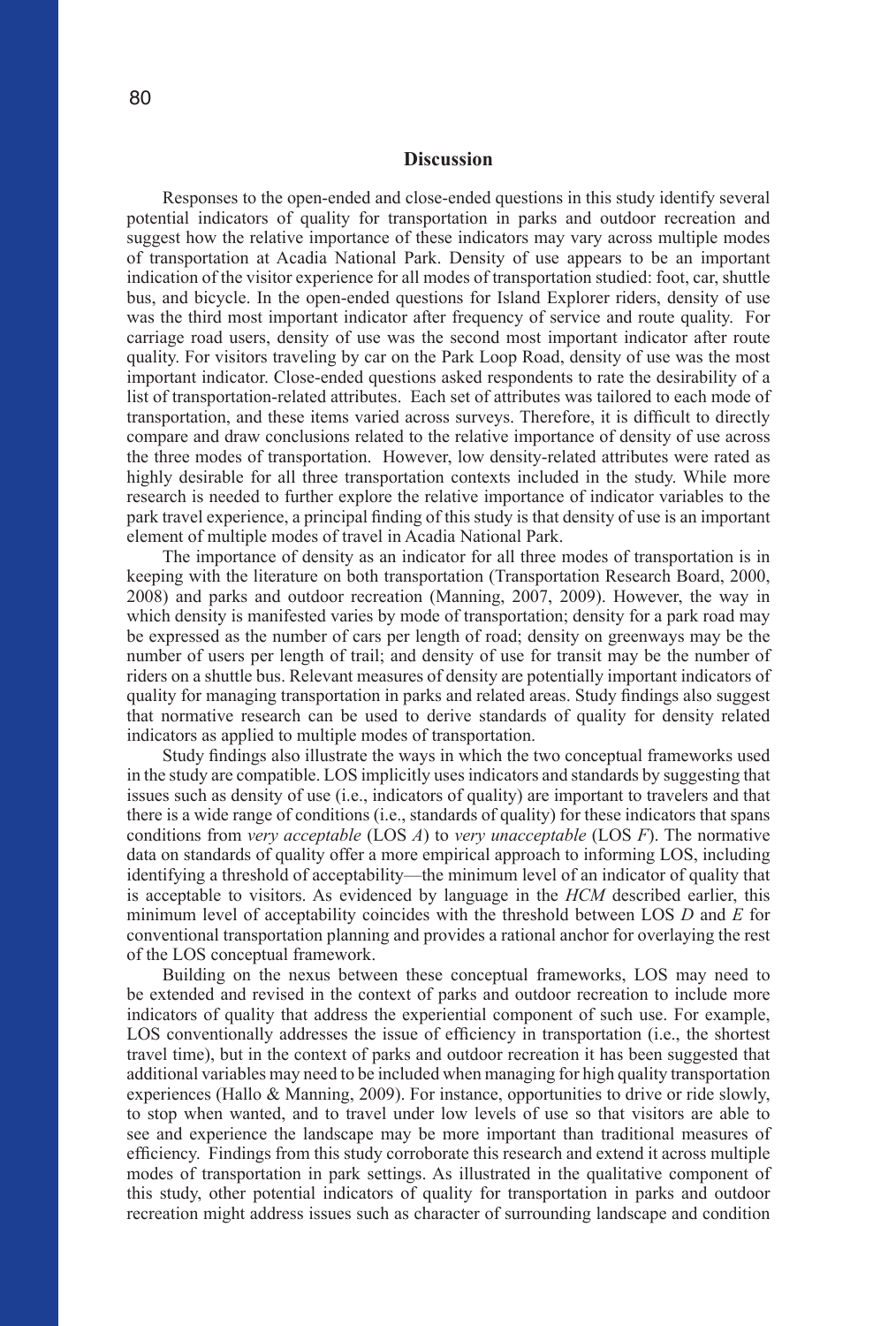and design of the transportation facility. Moreover, standards of quality may have to be reregistered from conventional *HCM*/LOS guidelines to ensure they are appropriate in the context of parks and outdoor recreation. For example, a comparison of the *HCM*'s LOS guidelines for shuttle buses (see Table 1) and the social norm curve for the same descriptions in Figure 5 illustrate incongruence between frameworks. Conventional LOS guidelines in the *HCM* suggest that decreasing numbers of seats per rider are increasingly unacceptable. But the standards of quality data in this study found that the most desirable situation for park visitors is having one seat available for every rider. This may suggest that there is a "social" component to transit in parks; that is, visitors may wish to share the ride with similarly minded other riders, as long as all riders have a seat Or, perhaps visitors perceive a half empty bus as inefficient and ineffective as an environmentally friendly mode of transport. This would be in keeping with past studies that link the use of alternative transportation with proenvironmental attitudes (White, 2007).

#### **Implications for Managers**

The LOS-related standards of quality derived from travelers' perspectives developed in this study have direct implications for park and public land managers. For instance, park management objectives include providing enjoyable visitor experiences, and this should include the important travel component of the recreation experience. The indicators and standards identified in this study provide an empirical basis for managing transportation in the context of parks and outdoor recreation. Indicators and standards are a vital component of contemporary park and outdoor recreation management frameworks (Manning, 2001, 2007; National Park Service, 1997; Stankey et al., 1985). Once indicators and standards are formulated, indicators are monitored and management actions taken to ensure that standards are maintained.

Transportation-related indicators and standards also offer park managers insight about managing alternative forms of transportation. For example, visitors to Acadia National Park can travel to Jordan Pond House, one of the park's iconic attractions, by car or shuttle bus on the Park Loop Road, or they can walk or bike there on the carriage roads. Formulating and monitoring indicators and standards for each of these forms of transportation would help inform park managers about which forms of transportation should be promoted. For example, if automobile traffic on the Park Loop Road is in danger of violating standards of quality, then managers may want to encourage use of the Island Explorer (e.g., provide more frequent service) or the carriage roads (e.g., offer guided interpretive walks or bike rides).

Transportation-related indicators and standards might also be used to help design Intelligent Transportation Systems (ITS) in parks. For example, automated traffic counters on the Park Loop Road and carriage roads, along with monitoring of ridership by drivers on Island Explorer buses, could provide real-time information to visitors about when and where transportation-related conditions are not meeting visitor-based standards of quality, offering visitors a chance to adjust their use of the park accordingly. Acadia National Park has already experimented with ITS related to conditions at parking lots (Daigle & Zimmerman, 2004), and Yosemite National Park uses computer models to estimate crowding-related conditions at key park attraction sites based on counts of inbound vehicle traffic (Lawson, Newman, Choi, Pettebone, & Meldrum, 2009).

#### **Study Limitations and Future Research**

While this study was conducted across multiple transportation facilities and incorporated perspectives of multiple user types, it was limited to a single scenic road corridor, greenway, and shuttle system. Given these limitations, the site-specific standards derived may not be generalized to all park transportation modes or facilities.

Clearly, more research is needed to further test and develop the relationships between the LOS framework as used in the *HCM* and indicators and standards of quality as used in the park and outdoor recreation literature. For example, more study is needed of the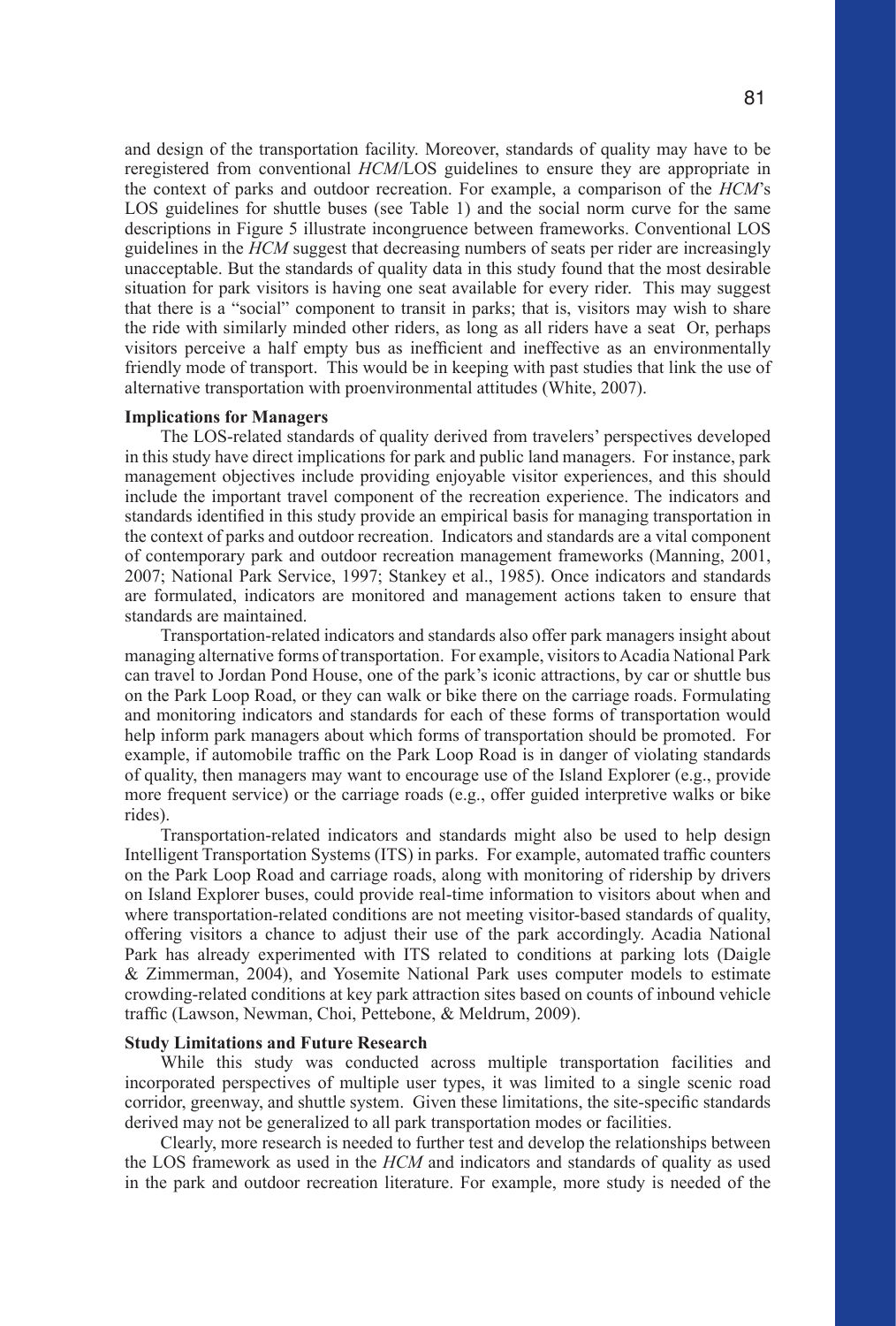potential indicators of quality for the many modes of travel that can be used in parks. For instance, results from this study found that density of use on shuttle buses is a prominent element of travelers' experience. However, study results also suggested that convenience might play an equally important role in measuring the quality of service for transit. Further research could determine another set of standards for the convenience of bus service (e.g., frequency of service). Moreover, researching the relative importance of transportationrelated indicators, such as density of use and convenience, is pertinent for park and outdoor recreation managers. For instance, if park managers want to promote alternative forms of transportation and convenience is more relevant to the park travel experience than conditions of density, park managers might influence visitor travel choices more effectively by making some modes of transportation more convenient than others (e.g., providing more frequent bus service while limiting the availability of parking). Standards of quality may also vary substantially depending on the types of users on roads (e.g., cars, trucks, buses, RVs) and trails (e.g., hikers, bikers, equestrians). Engaging these diverse travelers and their perspectives on quality also warrants further research. Moreover, using the language of the *HCM* as a rationale, the integrated framework presented in this study identifies a minimum acceptable condition anchored at the margin between LOS *D* and *E*. However, LOS *A–D* and *E–F* present a range of acceptable and unacceptable conditions with no empirically discernible boundaries. Further research using alternative evaluative dimensions in addition to "acceptability" could potentially aid in refining these boundaries. For example, research on normative standards in parks and outdoor recreation has used the concepts of "preference" (the condition respondents prefer) and "displacement" (the condition that would drive visitors away from the park) to identify a broad range of conditions in parks based on the quality of visitor experience (Manning, Valliere, Wang, & Jacobi, 1999).

# **Conclusion**

Multimodal transportation is an important but understudied component of the visitor experience in national parks and related areas. The conceptual frameworks of LOS and indicators and standards of quality can be integrated to measure and manage transportation in the context of parks and outdoor recreation. This study illustrates this approach through research on three modes of transportation at Acadia National Park. More research is needed to identify additional indicators and standards of quality for transportation in parks and outdoor recreation, and to extend and reregister conventional LOS guidelines in this new context.

# **References**

- Carr, E. (1998). *Wilderness by design: Landscape architecture and the National Park Service.* United States: University of Nebraska Press.
- Carr, E. (2007). *Mission 66: Modernism and the national park dilemma.* Amherst: University of Massachusetts Press.
- Clawson, M., & Knetsch, J. L. (1966). *Economics of outdoor recreation*. Baltimore: Johns Hopkins University Press.
- Daigle, J. J. (2008). Transportation research needs in national parks: A summary and exploration of future trends. *George Wright Forum, 25*(1), 57–64.
- Daigle, J. J., & Zimmerman, C. A. (2004). The convergence of transportation, information technology, and visitor experience at Acadia National Park. *Journal of Travel Research, 43*(2), 151–160.
- Flannery, A., Wochinger, K., & Martin, A. (2004). *Driver assessment of service quality on urban streets*. Paper presented at the Transportation Research Board Annual Meeting, Washington, DC.
- Gleason, R. (2008). Guide to promoting bicycling on federal lands. *Federal Lands Highway – Central Federal Lands Technical Report TD-08-007.*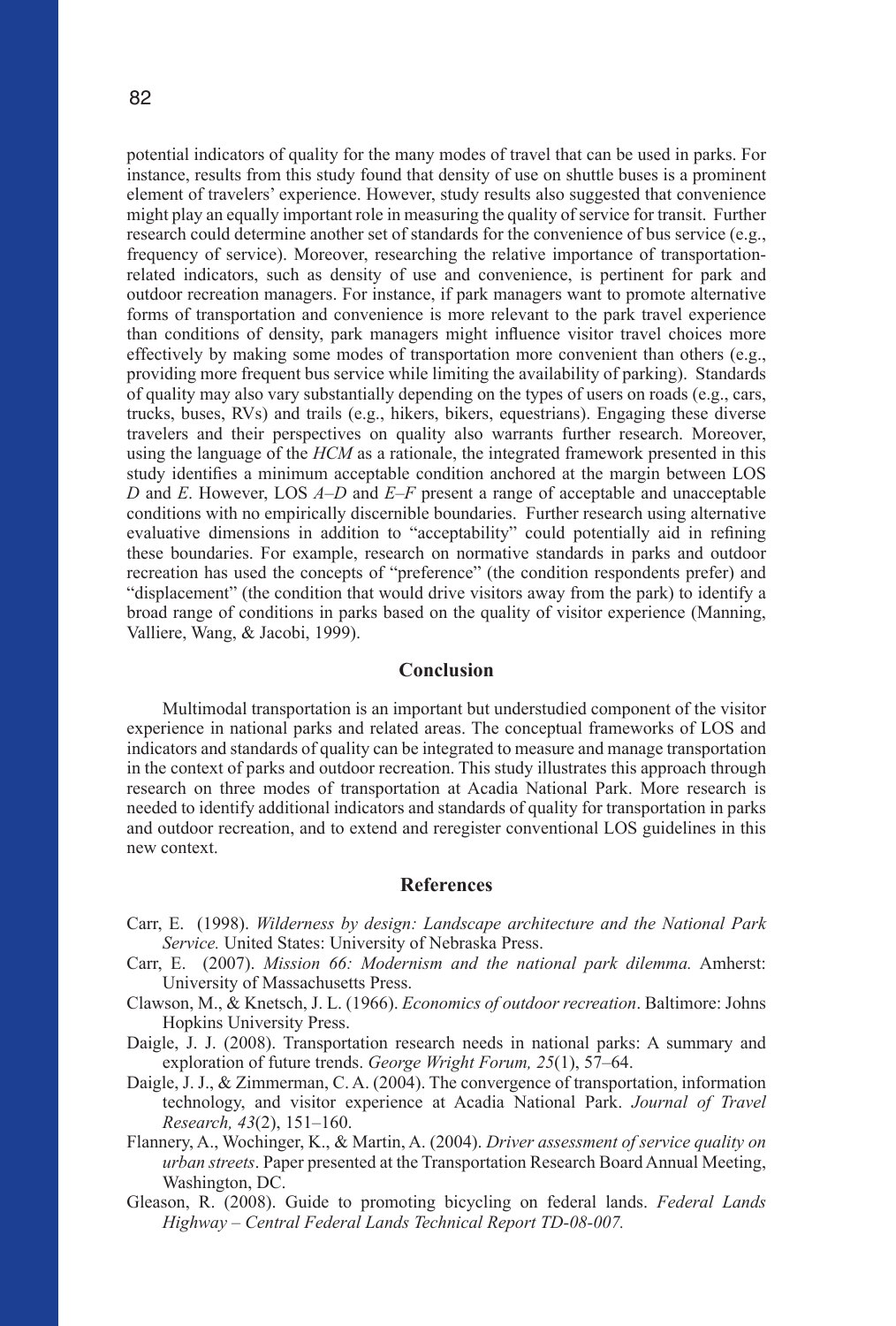Graefe, A., Kuss, F., & Vaske, J. (1990). *Visitor impact management: The planning framework.* Washington, DC: National Parks and Conservation Association.

- Hallo, J., & Manning, R. (2009). Transportation and recreation: A case study of visitors driving for pleasure at Acadia National Park. *Journal of Transport Geography* (17), 491–499.
- Hallo, J., & Manning, R. (2011). Managing park roads and scenic driving using indicators and standards-based frameworks. In Prideaux & Carson (Eds.), *Drive tourism: Trends and emerging markets* (pp. 339–357). New York, NY: Routledge.
- Jackson, J. (1966). A conceptual and measurement model for norms and roles. *Pacific Sociological Review, 9*(1), 35–47.
- Kane, L., & Del Mistro, R. (2003). Changes in transport planning policy: Changes in transport planning methodology? *Transportation, 30*(2), 113–131.
- Lawson, S., Newman, P., Choi, J., Pettebone, D., & Meldrum, B. (2009). Integrated transportation and user capacity research in Yosemite National Park: The numbers game. *Transportation Research Record: The Journal of the Transportation Research Board* (2119), 83–91.
- Louter, D. (2006). *Windshield wilderness: Cars, roads, and nature in Washington's national parks.* Seattle: University of Washington Press.
- Manheim, M. L. (1973). Reaching decisions about technological projects with social consequences: A normative model. *Transportation, 2*(1), 1–24.
- Manning, R. (2001). Visitor experience and resource protection: A framework for managing the carrying capacity of national parks. *Journal of Park and Recreation Administration, 19*(4), 93–108.
- Manning, R. (2007). *Parks and carrying capacity: Commons without tragedy.* Lebanon, NH: University of Vermont Press.
- Manning, R. (2009) *Parks and people: Managing outdoor recreation at Acadia National Park.*  Washington, DC: Island Press.
- Manning, R. (2011) *Studies in outdoor recreation: Search and research for satisfaction* (2nd ed.). Corvallis, OR: Oregon State University Press.
- Manning, R., & Freimund, W. (2004). Use of visual research methods to measure standards of quality for parks and outdoor recreation. *Journal of Leisure Research, 36*(4), 552–579.
- Manning, R., & Hallo, J. (2010). The Denali Park Road experience: Indicators and standards of quality. *Park Science, 27*(2), 33–41.
- Manning, R., & Krymkoski, D. (YEAR). Standards of quality for parks and protected areas: Applying normative theory and methods in the U.S. national parks. *International Journal of Sociology, 40*(3), 11–29.
- Manning, R., Valliere, W., Wang, B., & Jacobi, C. (1999). Crowding norms: Alternative measurement approaches. *Leisure Sciences*, (21), 97–115.
- Maxwell, J. (2005). *Qualitative research design: An interactive approach* (2nd ed.) (Applied Social Research Methods Series Vol. 42). Thousand Oaks, CA: Sage Publications.
- National Park Service. (1984). *Park road standards.* Denver, CO: Denver Service Center.
- National Park Service. (1997). *VERP: The visitor experience and resource protection (VERP) framework – A handbook for planners and managers.* Denver, Colorado: Denver Service Center.
- National Park Service. (1999). *Transportation planning guidebook.* Denver, CO: Denver Service Center.
- National Scenic Byways Online. (YEAR or n.d.). www.byways.org/. Accessed June 12, 2010.
- Patton, M. (2002). Qualitative research and evaluation methods (3rd ed.). Thousand Oaks, CA: Sage Publications.
- Shelby, B., Vaske, J., & Donnelly, M. (1996). Norms, standards, and natural resources. *Leisure Sciences* (18), 103-123.
- Stankey, G., Cole, D., Lucas, R., Peterson, M., Frissell, S., & Washburne, R. (1985). *The limits of acceptable change (LAC) system for wilderness planning* (General Technical Report INT-176). Location: USDA Forest Service.
- Steinitz, C. (1990). Toward a sustainable landscape with high visual preference and high ecological integrity: The loop road in Acadia National Park, U.S.A. *Landscape and Urban Planning, 19*(4), 213–250.